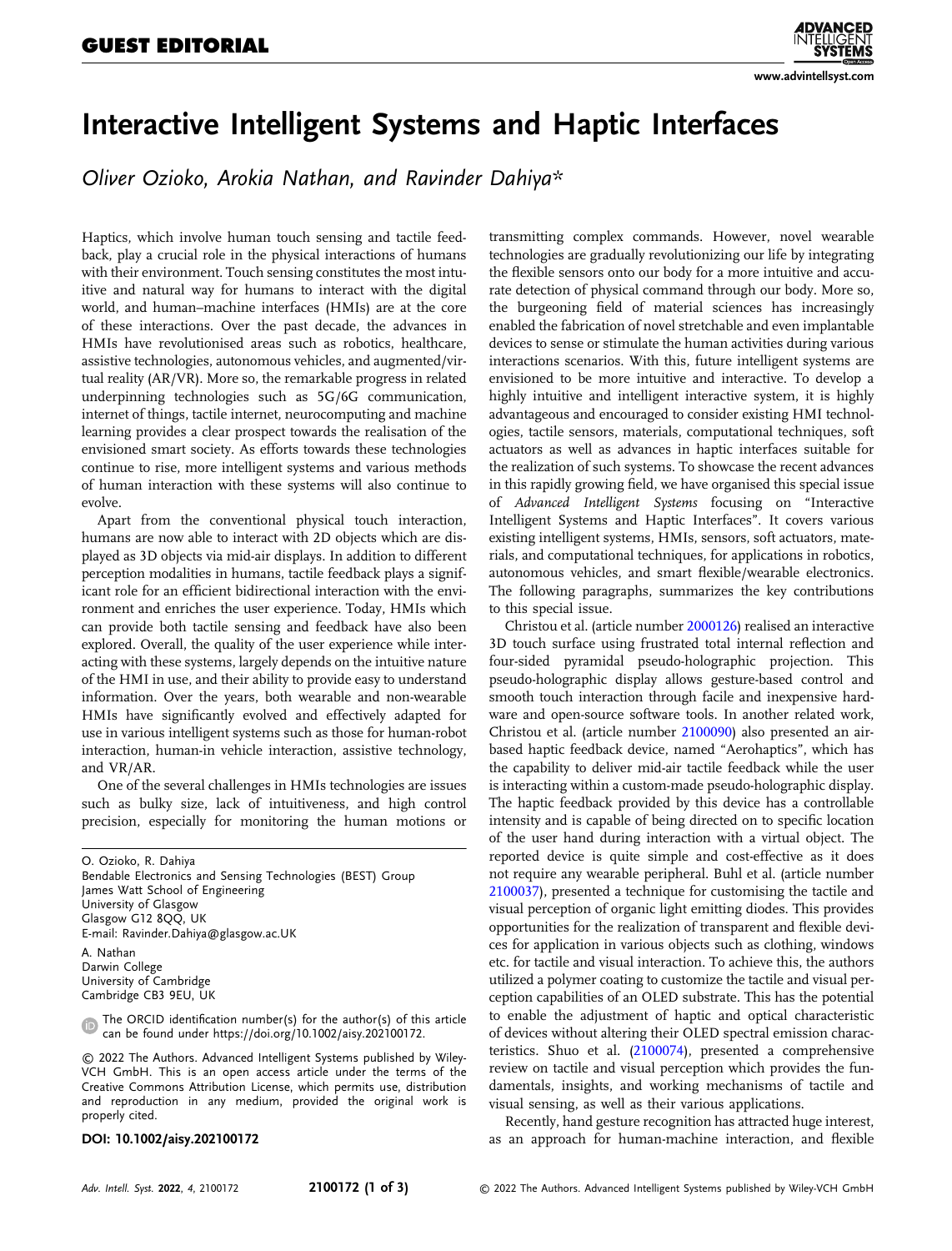

strain sensor is rapidly being explored as a means of measuring the finger motion for accurate hand gesture recognition. Si et al. (article number [2100046](https://doi.org/10.1002/aisy.202100046)) presented a review on flexible strain sensor for hand gesture applications. This review is timely and provides detailed progress on the materials, structures, and operation mechanisms of various flexible strain sensor for hand gesture recognition. While this work focuses specifically on the in-depth review of strain sensors for hand recognition, Ozioko et al. (article number [2100091\)](https://doi.org/10.1002/aisy.202100091) presented another review on smart tactile gloves for haptic interaction, communication and rehabilitation, including smart gloves where strain sensors have been utilized for hand gesture recognition. This is also a timely review considering that wearable devices are rapidly finding their way into our lives, and glove-based HMIs have attracted considerable interest in recent years. These gloves are worn on the hand, and hand gesture is one of the most intuitive ways for human to interact. The paper also discussed the possibility and prospects of tapping into the multi-functional capabilities of electronic skin (e-skin) for the realisation of glove-based HMIs for a more intuitive and richer user interaction experience. Further, the huge potential of integrating sensing and actuation for bidirectional haptic interaction for applications such as robotics, healthcare, sensorial augmentation for non-disabled and tactile internet etc. were also discussed. Marius et al., in their work [\(2100045\)](https://doi.org/10.1002/aisy.202100045), provided a framework for designing and evaluating gesture interaction in the low-dimensional space.

Further, soft actuators are increasing becoming attractive for application in interactive human machine interfaces due to their soft and conformal nature. Karipoth et al. (article number [2100092](https://doi.org/10.1002/aisy.202100092)), presented a bio-inspired inchworm and earthworm like soft robot with intrinsic strain sensing capability. Apart from the huge advantage of adding sensing to soft robots for realization of a more intelligent system, the strain sensor presented in this work, (with a high stretchability of up to 900%), could also be adopted for use in hand gesture recognition where it will measure hand movements during interactions. Additionally, Chen et al. (article number [2100075](https://doi.org/10.1002/aisy.202100075)) presented a comprehensive review on low-voltage soft actuators for interactive human interfaces. Low-voltage soft electrical actuators presents advantages such as good safety, low power consumption, small system size. To provide the progress in this field, this review covers three typical classes of electrical actuators, namely electrochemical, electrothermal, and other electrical characteristics. Additionally, the



advantages, working principle, device configuration/design, materials selection, including the challenges and solutions were presented. Another review by Ankit et al. (article number [2100061](https://doi.org/10.1002/aisy.202100061)) covers soft actuator materials for electrically driven haptic interfaces. This review summarises the advancement in material for electrically driven soft actuators. It further provided a detailed analysis of the different strategies for improving the electromechanical performance of existing material, and approaches for synthesizing novel materials for such actuators. The paper concluded by reflecting on the challenges in the field and the prospects of this material for future applications

Armleder et al. (article number [2100047](https://doi.org/10.1002/aisy.202100047)), presented a control architecture that can support the deployment of large-scale robot skin in a human–robot collaboration scenario. The authors showed how whole-body tactile feedback can extend the capabilities of robots during dynamic interactions by providing information about multiple contacts across the robot's surface. From the obtained results, this paper concludes that multi-modal tactile information enables robust force control while still simultaneously responding to user's interactions. Taisuke et al. in his work [\(2100038](https://doi.org/10.1002/aisy.202100038)), provided a potential solution to the tradeoff during physical human-robot interaction using bipedal walking control.

In addition to the advances in human–computer interaction, there has been a recent interest in human–vehicle interaction (HVI) which takes place inside the vehicle. This is owing to the rapidly growing interest in autonomous vehicles. To present the recent progress in this field, Murali et al. (article number [2100122](https://doi.org/10.1002/aisy.202100122)) presented a review on intelligent in-vehicle interaction technologies. This timely article systematically summarized the technologies that are being used or developed to perceive user's intentions for natural and intuitive in-vehicle interaction. Further, it discussed the inherent challenges, potential solutions, and future research direction in this area.

We hope that this special issue focusing on Interactive Intelligent Systems and Haptic Interfaces will bring knowledge, insight, and inspiration to readers. We look forward to the rapid growth of the massive developmental efforts in this field which will lead us right into the envisioned smart society.

Finally, we appreciate all the authors for their valuable contributions, and very thankful to the editorial team of Advanced Intelligent Systems for their support and the opportunity to organize this special issue.



Oliver Ozioko is currently a lecturer in Electrical and Electronic Engineering at the University of Derby. He obtained his PhD from the University of Glasgow where he also worked as a postdoctoral researcher at Bendable Electronic and Sensing Technologies (BEST). His current research interest includes tactile sensors, haptic interaction, electronic skin, smart 3D printed objects as well as self-powered wearable and portable systems.